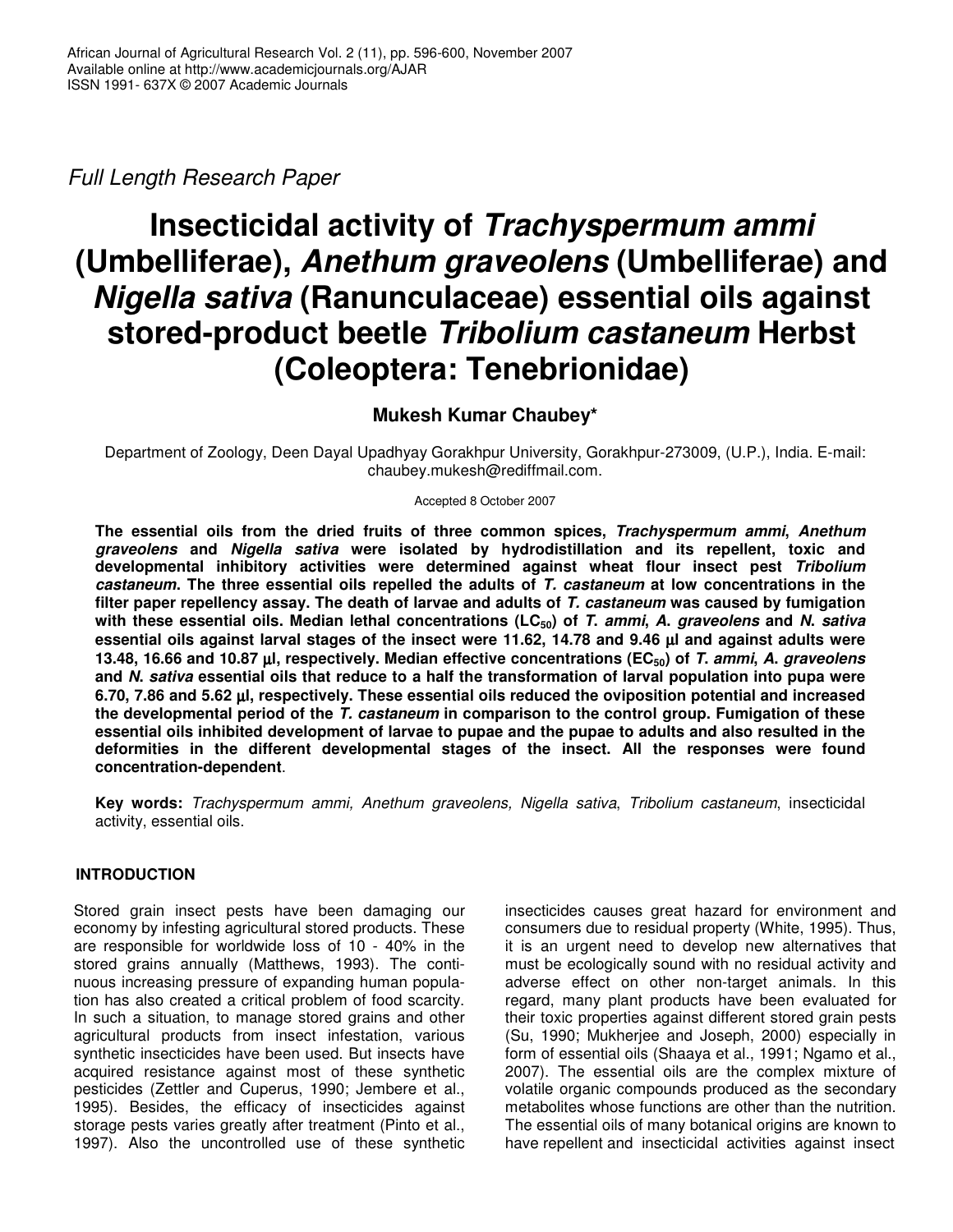pests (Tripathi et al., 2000a; Verma et al., 2000). Besides crude oils, toxic effects of many essential oil constituents have also been determined against many insect pests (Weaver et al., 1991; 1995). *Tribolium castaneum* is a major pest of wheat grain flour (Howe, 1965). For the control of this insect pest many synthetic chemicals as fumigants have been used which cause adverse effects on non-target animals in addition to toxicity to the users (Okonkwo and Okoye, 1996). Some botanical extracts and essential oils have been reported for their toxic effects against this insect pest (Emara and Ryan, 1997; Tripathi et al., 2000b). In the present study, I report laboratory studies on the repellent, toxic and developmental inhibitory effects of three common spices *Trachyspermum ammi*, *Anethum graveolens* and *Nigella sativa* essential oils against wheat flour pest *T. castaneum*.

#### **MATERIALS AND METHODS**

#### **Isolation of oils**

The dried fruits of *T. ammi*, *A. graveolens* and *N. sativa* were purchased from the local market of Gorakhpur, (U.P.), India. These were grounded by domestic mixer and the powdered material was hydrodistilled in a Clevenger apparatus continuously for five hours to yield essential oils. The oils were collected in glass containers and kept at 4°C until their use.

#### **Insects**

Red flour beetles *T. castaneum* were used to determine the insecticidal nature of essential oils. The insects were reared on wheat flour in laboratory at 30  $\pm$  2°C, 75  $\pm$  5% RH and a photoperiod of 10:14 (L: D) h.

#### **Repellency**

Repellency assays of essential oils were carried out in 80 mm glass Petri plates. Test solutions were prepared by dissolving different volumes of essential oils in acetone (5, 10, 20, and 30 µl dissolved in 1 ml acetone). Whatman filter paper was cut into two halves of 80 mm discs and each oil solution was applied to a filter paper half as uniform as possible using a micropipette. The other half of the filter paper was treated with acetone only. The essential oil treated and acetone treated halves were dried to evaporate the solvent completely. After that both treated and untreated halves were attached with cellophane tape and placed at the bottom in the petriplate. Twenty adults of *T. castaneum* were released at the center of the filter paper disc and then Petri plates were covered and kept in dark. Four replicates were set for each concentration of essential oil. Number of the insects on both the treated and untreated halves was recorded after four hours in mild light.

#### **Larval mortality**

Larvicidal property of *T. ammi*, *A. graveolens* and *N. sativa* essential oils was tested against newly molted 4<sup>th</sup> instars T. *castaneum* larvae by fumigation. Ten larvae taken from the laboratory culture were placed with 1 gram of wheat flour in 80 mm petriplate. Flour was spread uniformly along the whole surface of

the petriplate. A filter paper strip (1  $cm<sup>2</sup>$ ), treated with solutions of different concentrations of essential oils prepared in acetone (4, 8, 12, 16, and 20  $\mu$ l in 100  $\mu$ l), was pasted on the inner surface of the cover of each petriplate. All the closed petriplates were kept in dark and six replicates were set for each concentration. After 24 h of fumigation, larval mortality was recorded.

#### **Adult mortality**

The toxic effect of *T. ammi*, *A. graveolens* and *N. sativa* essential oils was tested against adults of *T. castaneum* by fumigation. Ten adults taken from the laboratory culture were placed with 1 g of wheat flour in 80 mm petriplate. Flour was spread uniformly along the whole surface of the petriplate. A filter paper strip  $(1 \text{ cm}^2)$ , treated with solutions of different concentrations of essential oils prepared in acetone  $(4, 8, 12, 16,$  and  $20 \mu$  in  $100 \mu$ ), was pasted on the inner surface of the cover of each petriplate. All the closed petriplates were kept in dark and six replicates were set for each concentration. After 24 h of fumigation, adult mortality was recorded.

#### **Oviposition inhibition**

Oviposition inhibitory activity of *T. ammi*, *A. graveolens* and *N. sativa* essential oils was tested against *T. castaneum* by fumigation. Twenty 1 - 2 week old adults of mixed sexes were placed in 1 gram of wheat flour in 80 mm petriplate. Flour was spread uniformly along the whole surface of the petriplates. A paper strip (1 cm<sup>2</sup>) treated with 100  $\mu$ l of different sublethal concentrations (6, 12, 24, 36, 48 µl of *T. ammi*; 6, 12, 24, 36, 48 µl of *A. graveolens*; and 3, 6, 12, 24, 36 µl of *N. sativa* dissolved in 600 µl acetone) of essential oils was pasted on the inner surface of the cover of each petriplate. All the closed petriplates were kept in dark and six replicates were set for each concentration. After 24 h of fumigation, the treated adults were transferred to fresh petriplates having fresh wheat flour. After 7 days of treatment, the adults were removed and discarded. The number of the larvae hatched was counted for the treated as well as for control groups. The counting was done for four days continuously.

#### **Developmental inhibition**

Developmental inhibitory activity of *T. ammi*, *A. graveolens* and *N.* sativa essential oils was tested against 4<sup>th</sup> instars larvae of *T*. *castaneum*. Ten larvae were fumigated with 100 µl of different concentrations (6, 12, 24, 36, 48 µl of *T. ammi*; 6, 12, 24, 36, 48 µl of *A. graveolens*; and 3, 6, 12, 24, 36 µl of *N. sativa* dissolved in 600 µl acetone) of essential oils in 80 mm petriplates for 24 h as was done in larvicidal assay and then the treated larvae were transferred to fresh wheat flour in other petriplates. Number of survived larvae, transformed pupae from treated larvae and emerged adults from transformed pupae were recorded. The number of days taken from treatment to emergence of adults was also counted. Six replicates were set for each concentration.

#### **Data analysis**

Chi-square test was applied to establish the repellent activity of the essential oils tested (Sokal and Rohlf, 1973). The  $LC_{50}$  and EC<sub>50</sub> were calculated by POLO programme (Russel et al., 1977). Correlation and linear regression analysis were conducted to define all dose-response relationships (Sokal and Rohlf, 1973). Analysis of variance was performed to test the equality of regression coefficient (Sokal and Rohlf, 1973).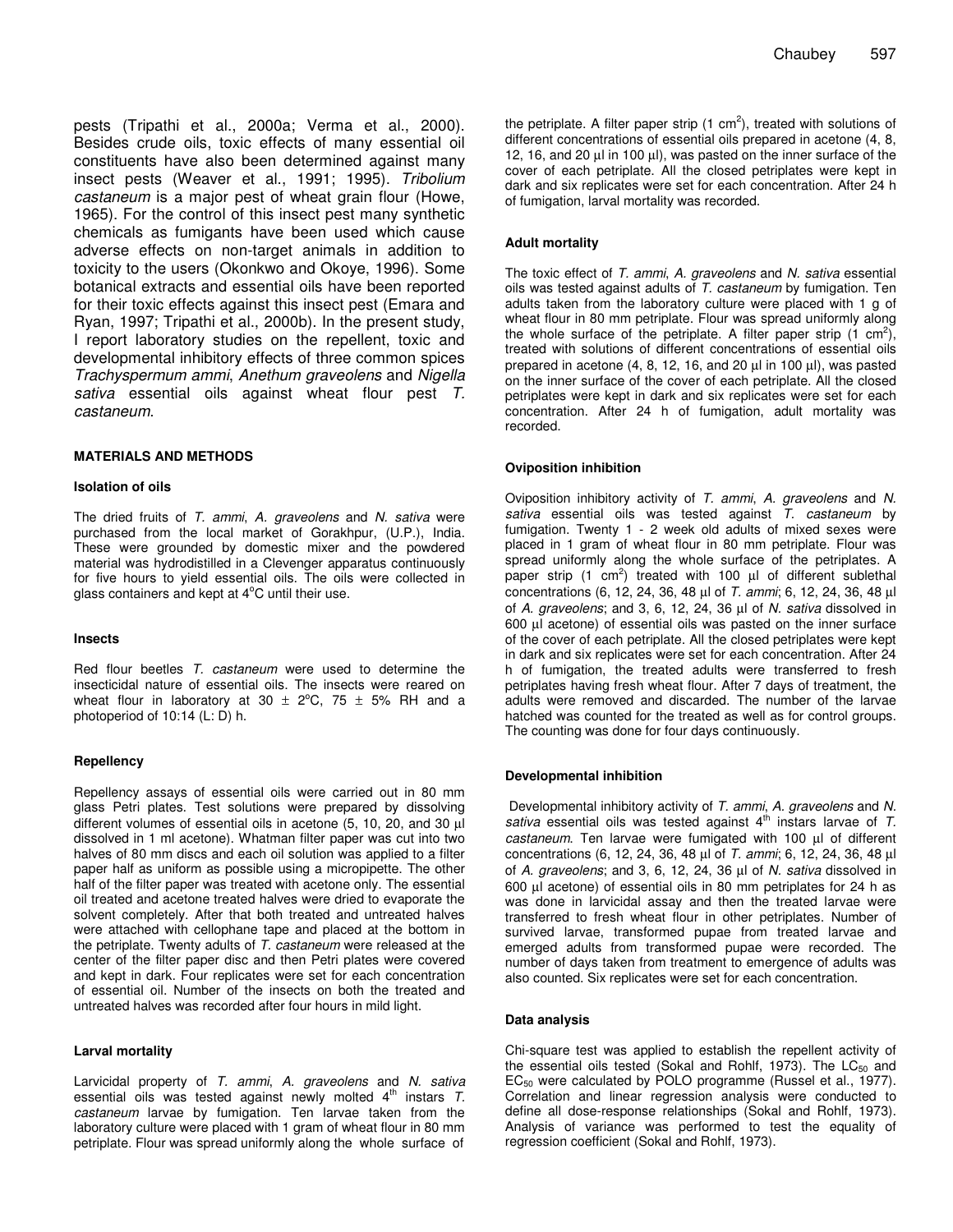| Conc.          | Г. ammi                                  |                            |                   | A. graveolens                |                            |                           | N. sativa                    |                           |                  |
|----------------|------------------------------------------|----------------------------|-------------------|------------------------------|----------------------------|---------------------------|------------------------------|---------------------------|------------------|
| (%)<br>vol:vol | <b>Untreated</b><br>Mean $^{\star}$ ± SE | <b>Treated</b><br>Mean*±SE | $X^2$ -<br>Value  | <b>Untreated</b><br>Mean*±SE | <b>Treated</b><br>Mean*±SE | Χ <sup>2</sup> -<br>Value | <b>Untreated</b><br>Mean*±SE | <b>Treated</b><br>ean*±SE | $X^2$ -<br>Value |
| 0.05           | $63.75 \pm 0.5$                          | $36.25 \pm 0.5$            | $15.5^{\text{a}}$ | $62.50 \pm 0.6$              | $37.50 \pm 0.6$            | 13.0 <sup>4</sup>         | $63.75 \pm 1.0$              | $36.25 \pm 1.0$           | $16.5^a$         |
| 0.10           | $85.50 \pm 0.9$                          | $14.50 + 0.9$              | 99.0 $b$          | 72.50 ± 0.5                  | $27.50 \pm 0.5$            | 41.0 <sup>b</sup>         | $82.50 \pm 1.4$              | $17.50 \pm 1.4$           | $87.0^{b}$       |
| 0.20           | $97.50 \pm 0.6$                          | $2.50 \pm 0.6$             | $181.0^\circ$     | $88.75 \pm 1.0$              | $11.25 \pm 1.0$            | $121.5^{\circ}$           | $93.75 \pm 1.0$              | $6.25 \pm 1.0$            | $154.5^\circ$    |
| 0.30           | $100.00 \pm 0.0$                         | $0.0 \pm 0.0$              | $200.0^\circ$     | $97.50 \pm 1.0$              | $2.50 \pm 1.0$             | 181.4 $^{\circ}$          | $98.75 \pm 0.5$              | $.25 \pm 0.5$             | $190.5^{\circ}$  |

**Table 1.** Filter paper repellency assay using *T*. *ammi*, *A. graveolens* and *N. sativa* essential oils against *T. castaneum* adults.

Adults of *T. castaneum* were used in filter paper repellency assay. For each concentration of essential oil, four replicates were carried out and 20 adults were used per replicate. \*Mean of adult percentage on the untreated and treated halves in filter paper repellency assay. <sup>a</sup> Not significant, b Significant at 95% probability level, <sup>c</sup> significant at 99% probability level.

**Table 2.** Summary of *T. ammi, A. graveolens* and *N. sativa* essential oils toxicity assays against *T. castaneum* larvae and adults.

| Essential oils | <b>Parameters</b> | $LC_{50}/EC_{50}$ <sup>a</sup> | LCL-UCL <sup>b</sup> | g-value <sup>c</sup> | t-ratio <sup>c</sup> | Heterogeneity <sup>c</sup> |
|----------------|-------------------|--------------------------------|----------------------|----------------------|----------------------|----------------------------|
| T. ammi        | Larval mortality  |                                | $10.52 - 12.72$ µl   | 0.09                 | 6.70                 | 0.33                       |
|                | Adult mortality   | $13.48 \mu$                    | $12.12 - 14.84$ µl   | 0.10                 | 5.90                 | 0.34                       |
|                | Larval survival   | 6.70 µl                        | $5.62 - 7.78$ ul     | 0.14                 | 4.81                 | 0.25                       |
| A. graveolens  | Larval mortality  | 14.78 µl                       | $13.44 - 16.12$ µl   | 0.07                 | 6.22                 | 0.30                       |
|                | Adult mortality   | 16.66 ul                       | $15.36 - 17.96$ µ    | 0.12                 | 5.80                 | 0.29                       |
|                | Larval survival   | 7.86 µl                        | $6.64 - 9.08$ µ      | 0.15                 | 5.64                 | 0.38                       |
| N. sativa      | Larval mortality  | $9.46$ µ                       | $8.62 - 10.48$ µ     | 0.11                 | 6.51                 | 0.33                       |
|                | Adult mortality   | 10.84 $\mu$                    | $9.49 - 12.19$ µ     | 0.13                 | 6.23                 | 0.29                       |
|                | Larval survival   | 5.62 µl                        | $4.72 - 6.52$ ul     | 0.16                 | 4.78                 | 0.25                       |

 $a$  LC<sub>50</sub>/EC<sub>50</sub> represent the median lethal concentration and median effective concentration.  $b$  UCL and LCL represent upper confidence limit and lower confidence limits.  $c$ g-value, t- ratio and heterogeneity were significant at all probability levels (90%, 95% and 99%)

# **RESULTS**

# **Repellency**

Chi-square analysis indicated that the essential oils of *T. ammi*, *A. graveolens* and *N. sativa* tested were repellent to *T. castaneum* adults. These three essential oils showed significant repellent activity even at low concentrations as the hypothesis of the ratio 1:1 was rejected (Table 1).

# **Larval and adult mortality**

The essential oils of the *T. ammi*, *A. graveolens* and *N. sativa* killed the larvae and adults of the *T. castaneum* by vapour action. The LC<sub>50</sub> of *T. ammi* oil was found 11.62 and 13.48 µl for larvae and adult respectively (Table 2). Regression analysis showed a concentration dependent significant correlation of the oil fumes with larval mortality  $(F = 115.04)$  and adult mortality  $(F = 126.46)$  (Table 3). The LC<sub>50</sub> of *A. graveolens* oil was found 14.78 and 16.66 µl for larvae and adult respectively (Table 2). Regression analysis showed a concentration dependent significant correlation of the oil fumes with larval mortality ( $F =$ 110.28) and adult mortality ( $F = 147.82$ ) (Table 3). The LC<sub>50</sub> of *N. sativa* oil was found 9.46 and 10.84 µl for larvae and adult respectively (Table 2). Regression analysis showed a concentration dependent significant correlation of the oil fumes with larval mortality ( $F =$ 136.59) and adult mortality  $(F = 131.36)$  (Table 3).

# **Oviposition inhibition**

The oviposition potential of the *T. castaneum* was decreased significantly when fumigated with the essential oils of *T. ammi* (F = 357.55), *A. graveolens* (F = 393.08) and *N. sativa* (F = 373.24) (Table 3).

# **Developmental inhibition**

The percentage of larvae transformed into the pupae and the percentage of pupae transformed into the adult stage were decreased significantly with an increase in concentration of essential oils. The  $EC_{50}$  value that reduced to a half the number of larvae transferred to pupae was found 6.70, 7.86 and 5.62 µl for *T. ammi*, *A. graveolens* and *N. sativa* oil, respectively (Table 2). Regression analysis showed a concentration-dependent significant correlation of the *T. ammi* oil fumes with larval survival (F  $= 21.78$ ), pupal survival (F  $= 44.89$ ) and adult emergence (F = 148.94) (Table 3). For *A. graveolens* oils regression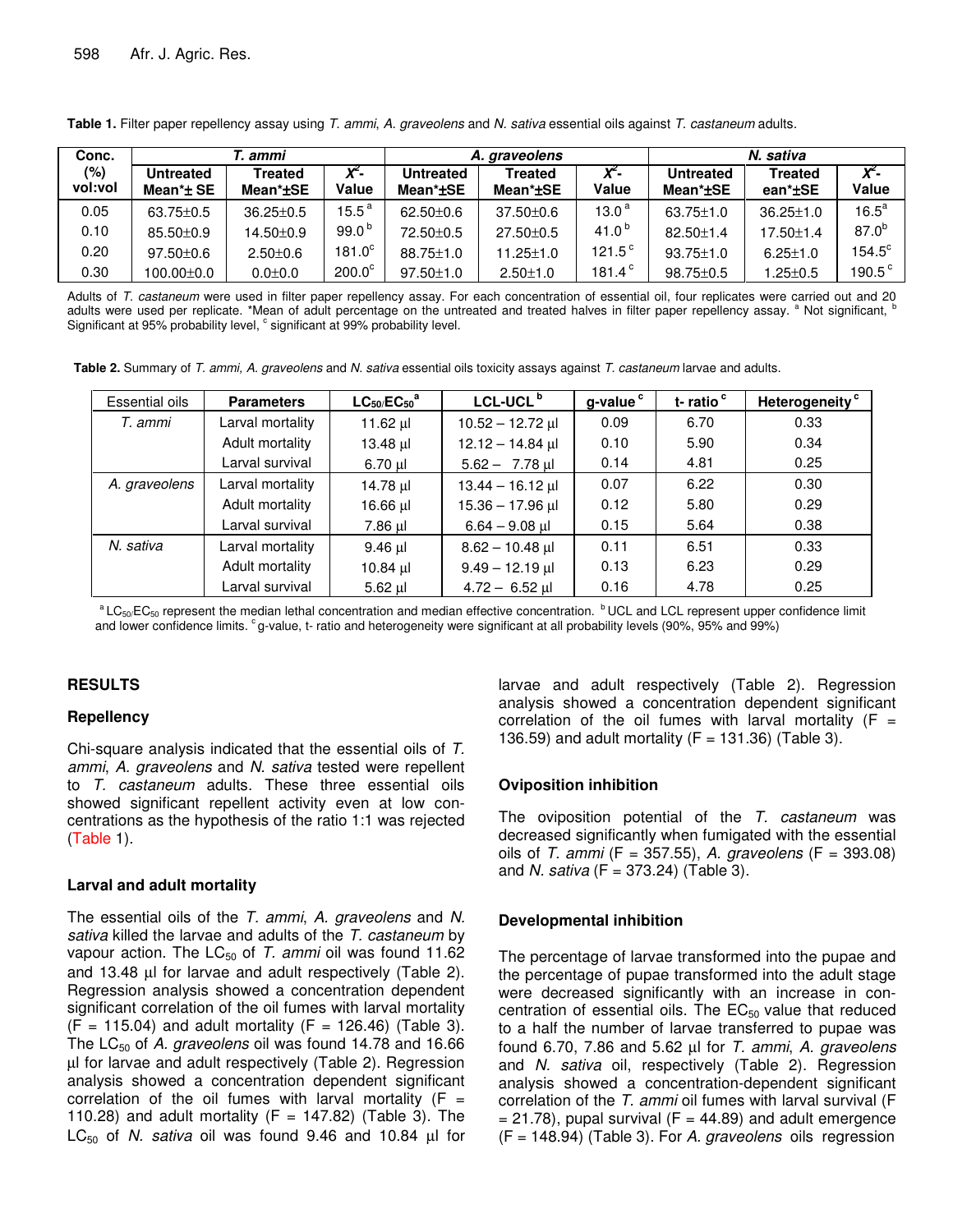|                       |                      |           |              | Regression  |          |
|-----------------------|----------------------|-----------|--------------|-------------|----------|
| <b>Essential oils</b> | <b>Parameters</b>    | Intercept | <b>Slope</b> | coefficient | F- value |
| T. ammi               | % Larval mortality   | $-5.85$   | 3.03         | 0.97        | 115.04   |
|                       | % Adult mortality    | $-4.98$   | 2.91         | 0.97        | 126.46   |
|                       | % Larval survival    | 142.40    | $-1.68$      | $-0.86$     | 21.78    |
|                       | % pupal survival     | 100.00    | $-2.37$      | $-0.99$     | 44.89    |
|                       | % Adult emergence    | 103.06    | $-7.26$      | $-0.99$     | 148.94   |
|                       | % Oviposition        | 104.30    | $-8.13$      | $-0.97$     | 357.55   |
|                       | Developmental period | 12.68     | 0.64         | 0.99        | 56.79    |
| A. graveolens         | % Larval mortality   | $-4.89$   | 3.94         | 0.97        | 110.28   |
|                       | % Adult mortality    | $-4.51$   | 4.07         | 0.97        | 147.82   |
|                       | % Larval survival    | 90.38     | $-3.51$      | $-0.86$     | 30.24    |
|                       | % pupal survival     | 101.35    | $-5.57$      | $-0.99$     | 57.32    |
|                       | % Adult emergence    | 122.72    | $-18.32$     | $-0.99$     | 152.15   |
|                       | % Oviposition        | 107.27    | $-6.67$      | $-0.98$     | 393.08   |
|                       | Developmental period | 12.73     | 0.69         | 0.99        | 49.86    |
| N. sativa             | % Larval mortality   | $-5.62$   | 3.56         | 0.97        | 136.59   |
|                       | % Adult mortality    | $-6.99$   | 3.98         | 0.96        | 131.36   |
|                       | % Larval survival    | 119.43    | $-2.53$      | $-0.89$     | 27.23    |
|                       | % pupal survival     | 132.23    | $-6.99$      | $-0.98$     | 49.72    |
|                       | % Adult emergence    | 101.98    | $-17.64$     | $-0.99$     | 163.79   |
|                       | % Oviposition        | 107.88    | $-6.82$      | $-0.98$     | 373.24   |
|                       | Developmental period | 12.69     | 0.67         | 0.99        | 47.90    |

**Table 3.** Regression parameters of insecticidal, oviposition and developmental inhibitory effects of *T*. *ammi*, *A. graveolens* and *N. sativa* essential oils against *T. castaneum.*

Regression analysis was performed between different concentrations of essential oils and responses of the insect pest. \* Significant at 99% probability level.

analysis showed a concentration-dependent significant correlation of the oil fumes with larval survival  $(F =$ 30.24), pupal survival  $(F = 57.32)$  and adult emergence (F = 152.15) (Table 3). Similarly for *N. sativa* oils, regression analysis showed a concentration-dependent significant correlation of the oil fumes with larval survival  $(F = 27.23)$ , pupal survival  $(F = 49.72)$  and adult emergence  $(F = 163.79)$  (Table 3). The development period also increased significantly when samples were fumigated with the essential oils of  $T$ .  $ammi$  ( $F = 56.79$ ), *A. graveolens* (F = 49.86) and *N. sativa* (F = 47.90) (Table 3).

# **DISCUSSION**

It is clear from the results that *T. ammi*, *A. graveolens* and *N. sativa* essential oils are repellant and toxic to growing larvae and adults of *T. castaneum*. These repel the adult beetles significantly even at very low concentration. The essential oil fumes inhibit the egg laying capacity and development of the insects. Previously for the management of economic loss caused by *T. castaneum*, several essential oils of botanical origin have been reported for their repellant, toxic and developmental inhibitory activities. Essential oils of *Anethum sowa* (Tripathi et al., 2000a), *Artemisia annua* (Tripathi et al., 2000b), *Lippia alba* (Verma et al., 2000) and *Elletaria cardomum* (Huang et al., 2000) have been reported for their repellant and toxic behavior against *T. castaneum*. These earlier reported findings clearly support the result of the present study. The mode of action of these essential oils is yet to be confirmed but it appears that death of the adults, larvae, oviposition inhibition and development inhibition may be due to the suffocation and inhibition of different biosynthetic processes of the insect metabolism (Don-Perdo, 1989).

### **REFERENCES**

- Don-Perdo KN (1989). Mechanism of the action of the some vegetable oils against *Sitophilus zeamais* (Motsch) (Coleoptera: Curculionidae) on wheat. J. Stored Prod. Res. 25: 217-223.
- Emara TE, Ryan MF (1997). Effect of two crude botanical extracts on the red flour beetle, *Tribolium castaneum* Herbst (Coleoptera: Tenebrionidae). J. Egypt. Ger. Soc. Zool. 23:125-140.
- Howe RW (1965). Losses caused by insects and mites in stored foods and foodstuffs. Nutr. Abstr. Rev. 35: 285-302.
- Huang Y, Lam SL, Ho SH (2000). Bioactivities of essential oil from *Ellataria carodum* (L.) Maton to *Sitophilus zeamais* and *Tribolium castaneum* (Herbst). J. Stored Prod. Res. 36:107-117.
- Jembere B, Obeng-Ofori D, Hassanali A, Nyamasyo GNN (1995). Products derived from the leaves of *Ocimum kilimanndscharium*